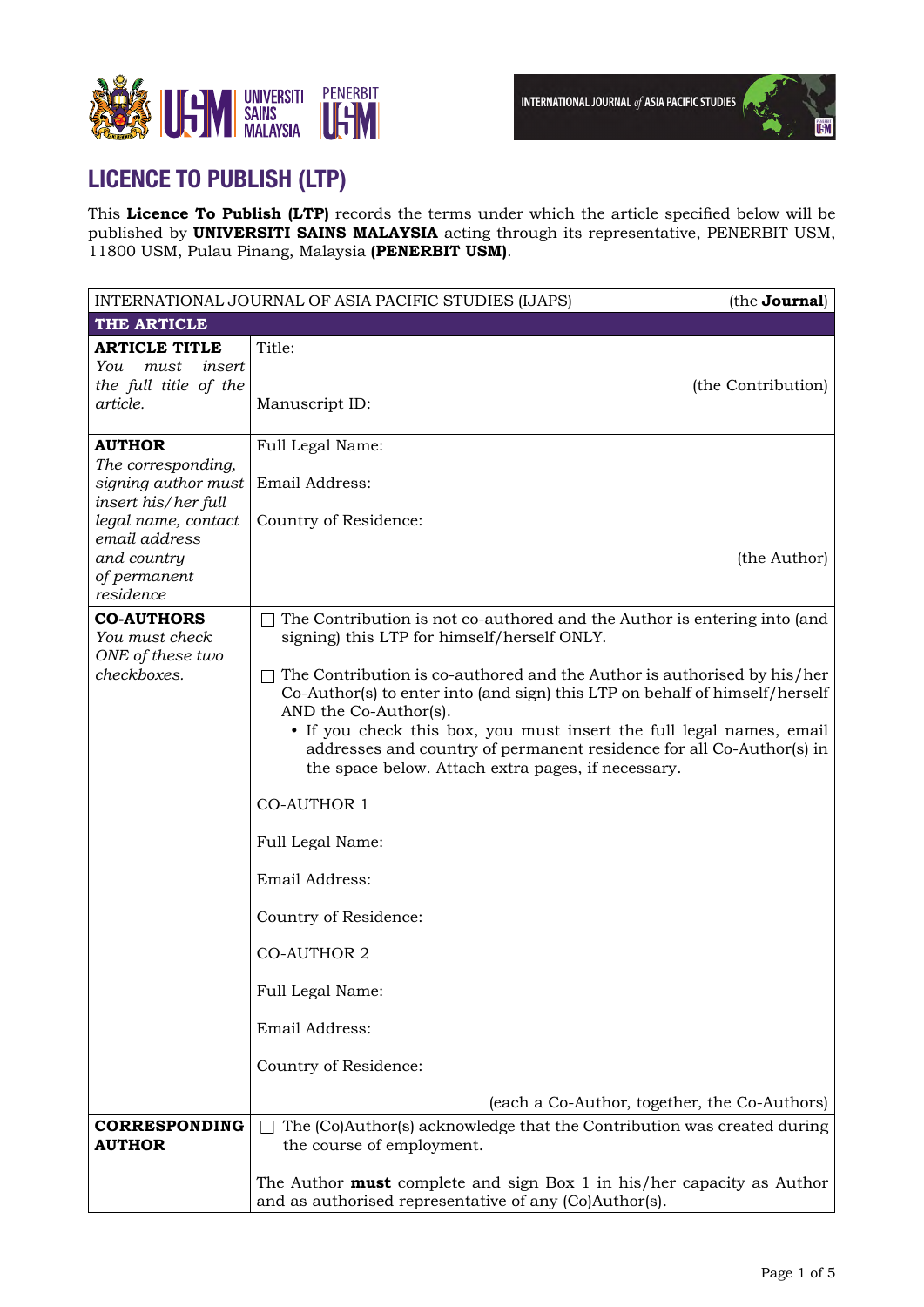| <b>OPEN ACCESS</b>                                                                               |                                                                                                                                                                                                 |  |
|--------------------------------------------------------------------------------------------------|-------------------------------------------------------------------------------------------------------------------------------------------------------------------------------------------------|--|
| <b>GOLD</b>                                                                                      | Under PENERBIT USM's Open Access policy, the Contribution will be<br>published on a Gold Open Access basis (see Clause 3 below for definition of<br>Gold Open Access and further provisions).   |  |
| <b>LICENCE</b>                                                                                   | The Contribution will be published under the terms of the Creative Commons<br>Attribution Licence, CC BY 4.0.                                                                                   |  |
| <b>FUNDING</b><br><b>INFORMATION</b><br>If the research was<br>funded, complete<br>this section. | Indicate the source(s) of any funding which was supplied to support the<br>research/writing of the Contribution (if applicable):<br>Full Organisation Name(s):<br>Grant Number:<br>Grant Title: |  |
| <b>SIGNATURES</b><br>Sign this LTP and email it to the Editorial Office                          |                                                                                                                                                                                                 |  |
| <b>BOX 1: AUTHOR</b><br>Author signs here.                                                       | Authorised Signature:                                                                                                                                                                           |  |
|                                                                                                  | Print Name:                                                                                                                                                                                     |  |
|                                                                                                  | Date (DD/MM/YYYY):                                                                                                                                                                              |  |
|                                                                                                  | By signing this Box 1, I confirm that I am the Author of the Contribution (or<br>authorised to represent the Author and all Co-Author(s) of the Contribution).                                  |  |
|                                                                                                  | I agree to the Terms and Conditions of this LTP in my capacity as Author or<br>authorised representative of the Author and all Co-Author(s).                                                    |  |
| <b>BOX 2:</b><br><b>COPYRIGHT</b><br><b>HOLDER</b><br>Publisher signs                            | Authorised Signature:                                                                                                                                                                           |  |
| here.                                                                                            | Print Name:                                                                                                                                                                                     |  |
|                                                                                                  | Date (DD/MM/YYYY):                                                                                                                                                                              |  |
|                                                                                                  | By signing this Box 2, I confirm that I am the Copyright Holder (or authorised<br>to represent the Copyright Holder).                                                                           |  |
|                                                                                                  | I agree to the Terms and Conditions of this LTP in my capacity as Copyright<br>Holder or authorised representative of the Copyright Holder.                                                     |  |
|                                                                                                  | Copyright Holder's company or institutional name: PENERBIT USM                                                                                                                                  |  |
|                                                                                                  | Contact Address: C/O Penerbit USM, D34, Universiti Sains Malaysia, 11800<br>USM, Pulau Pinang, Malaysia                                                                                         |  |

PLEASE NOTE: Amended/alternative versions of this LTP will not be accepted by PENERBIT USM and may delay or prevent publication.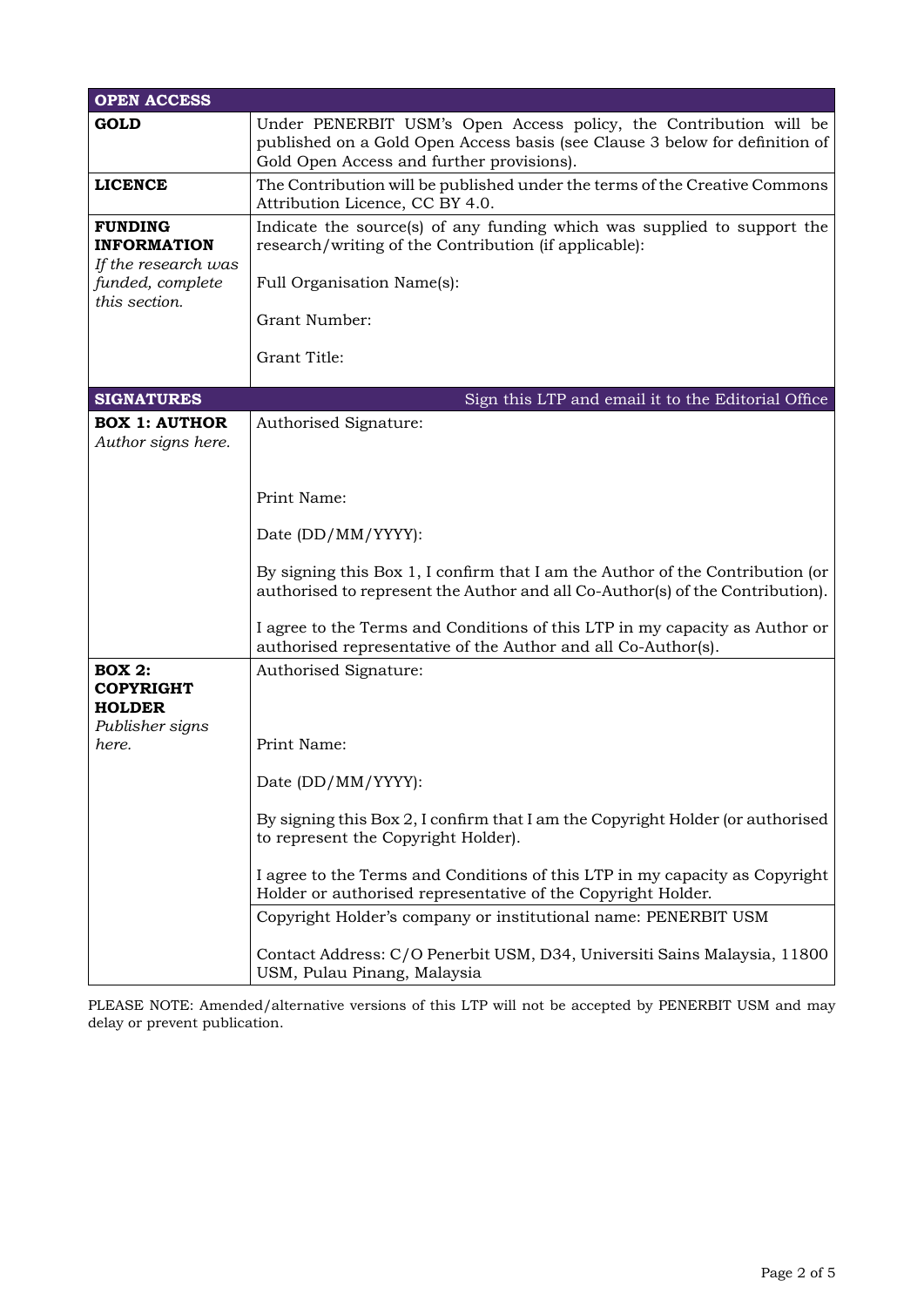# **STANDARD TERMS AND CONDITIONS**

The (Co)Author(s) hereby agree to be bound by the following terms and conditions:

### **1. LICENCE**

- **1.1** The term Contribution means the article written by the (Co)Author(s) as identified on page one of this LTP and includes, without exception, all the following versions of the article:
	- **1.1.1 Submitted Manuscript Under Review (SMUR)**: Any version of the Contribution that is under formal review for inclusion in the Journal.
	- **1.1.2 Accepted Manuscript (AM)**: The version of the Contribution that has been accepted for publication. This version may include revisions resulting from peer review and is subjected to further editorial input by PENERBIT USM.
	- **1.1.3 Version of Record (VoR)**: The final published version of the Contribution as it appears in the Journal website. This version incorporates all editorial input, is formatted in PENERBIT USM's standard style, and is usually viewed in the PDF form.
- **1.2** The term **Third-Party Supplementary Material** means any third-party material (including but not limited to textual, illustrative, audio and video content) sourced by the (Co)Author(s) (**Third-Party SM**).
- **1.3** Publisher Rights
	- **1.3.1** In consideration of PENERBIT USM publishing the Contribution, the (Co)Author(s) grants to PENERBIT USM for the full term of copyright and any extensions thereto an irrevocable, royalty-free, exclusive licence to edit, publish, reproduce, distribute, transmit, display, store, translate, adapt, create derivative works from, and use the Contribution in any language and in any form, manner, format, or medium now known or hereafter developed, throughout the world; to license others to do any or all of the above; and to assign this license. The (Co) Author(s) agrees not to publish or authorise any third party to publish the Contribution in any language, media or format, except as mutually agreed between the parties at later stage.
	- **1.3.2** In consideration of PENERBIT USM publishing the Contribution, the (Co)Author(s) also grants to PENERBIT USM for the full term of copyright and any extensions thereto all the same rights provided for in clause 1.3.1, for any Third-Party SM and author-supplied promotional material submitted with the Contribution, but on a non-exclusive basis.
	- **1.3.3** The (Co)Author(s) authorises PENERBIT USM to take such steps as it considers necessary, at its own discretion and expense, in the (Co)Author(s) name and on their behalf, if it believes that a third party has plagiarised or is infringing or is likely to infringe copyright in the Contribution, including but not limited to taking legal proceedings.
- **1.4** The licences described in Clause 1.3 above shall, throughout this LTP, be referred to collectively as the **Licence**.
- **1.5** The Licence shall commence upon the parties signing the LTP to publish the Contribution and shall endure for the legal term of copyright in the Contribution.
- **1.6** Author Rights
	- **1.6.1** The Author hereby asserts his/her moral right [and, as applicable, has obtained authority from his/her Co-Author(s) to assert their moral rights] always to be identified as the author(s) of the Contribution.
	- **1.6.2** The (Co)Author(s) retains the following non-exclusive rights: (a) To post an electronic copy of the AM on their own website, an institutional repository, or their funding body's designated archive, provided that posted versions of the AM include a hyperlink to the VoR; (b) The (Co)Author(s) and any academic institution where they work at the time may reproduce the Contribution for the purpose of teaching; and (c) To reuse all or part of any version of the Contribution in other works created by the (Co)Author(s), provided the VoR is acknowledged with a note or citation that includes author, year of publication, article title, journal title, digital object identifier (DOI), and a hyperlink to the VoR on the Journal website.
- **1.7** PENERBIT USM will: (a) effectively manage, publish, and make the Contribution available to the academic community and beyond; (b) handle reuse request on behalf of the (Co)Author(s); and (c) increase visibility of the Contribution through third parties.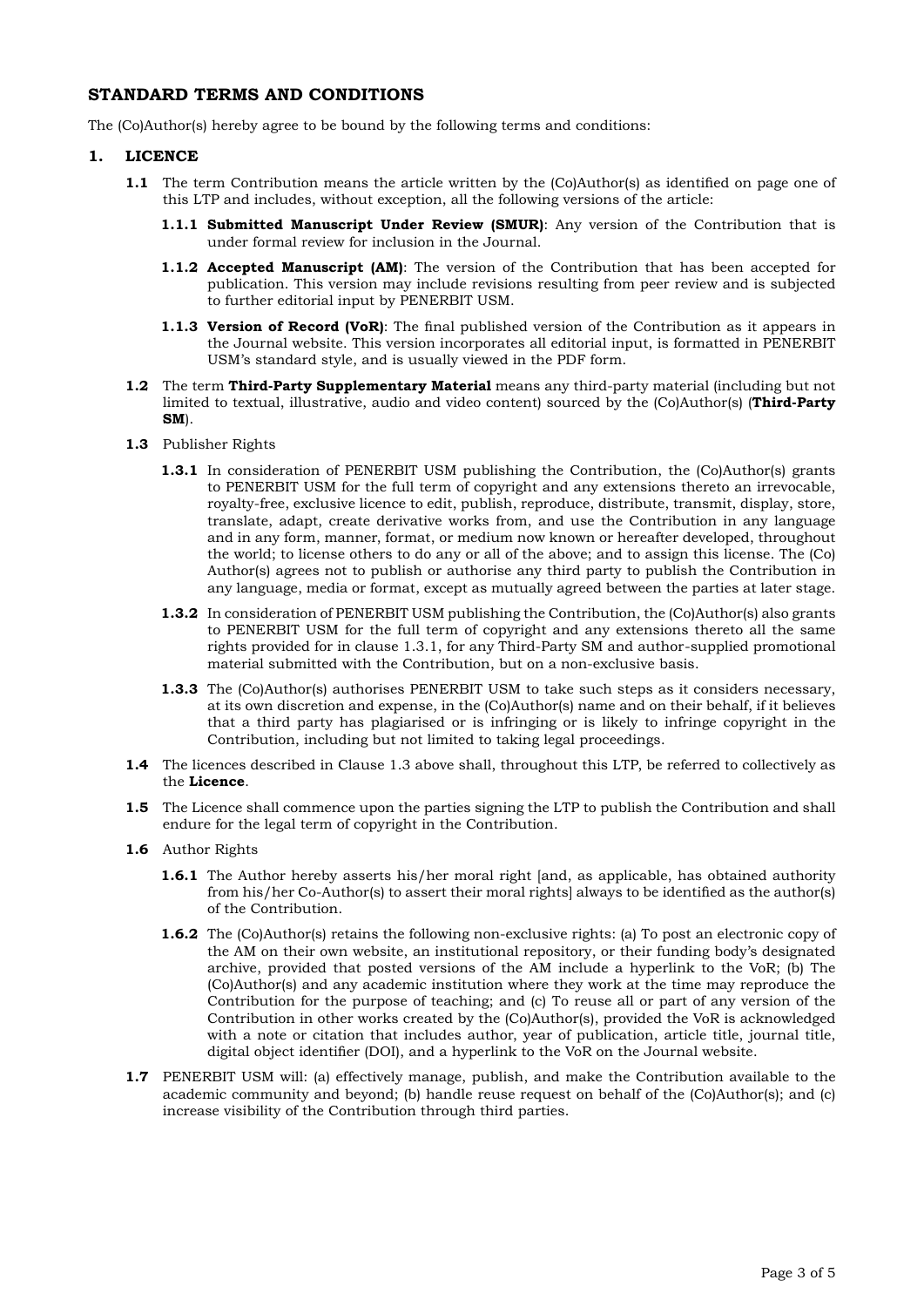## **2. UNDERTAKINGS AND REPRESENTATIONS**

- **2.1** The (Co)Author(s), hereby undertake and represent that:
	- **2.1.1** they each have full authority and power to agree to this LTP;
	- **2.1.2** the Contribution is original and has not been previously published in whole or in part;
	- **2.1.3** the Contribution contain nothing that infringes any existing copyright or licence or any other intellectual property right of any third-party;
	- **2.1.4** the Contribution contain nothing that breaches a duty of confidentiality or discloses any private or personal information of any person without that person's written consent;
	- **2.1.5** all statements contained in the Contribution purporting to be facts are true and any formula, instruction or equivalent contained therein will not, if followed accurately, cause any injury or damage to the user;
	- **2.1.6** the Contribution do not contain any libellous, unlawful or otherwise objectionable material, or any material which would harm the reputation of PENERBIT USM;
	- **2.1.7** where the Author is signing on behalf of the (Co)Author(s), the Author has obtained prior written or verbal consent from each of the (Co)Author(s) expressly authorising the Author to do so;
	- **2.1.8** there are no actual or apparent conflicts of interest connected to the Contribution that have not previously been declared to PENERBIT USM. A conflict of interest is understood to exist if an interest (financial or otherwise) exerts or appears to exert undue influence on the analysis or conclusions in the Contribution, the choice of subject matter, or in any other way that impedes or appears to impede the (Co)Author(s)'s objectivity or independence.
- **2.2** The (Co)Author(s) further confirm that for any Third-Party SM within the Contribution, licences to re-use said content throughout the world in all languages and in all forms and media have or will be obtained from the rights-holders; appropriate acknowledgement to the original source of all such materials has been made and, in the case of audio/video material, appropriate release forms have been obtained from the individual(s) whose likenesses are represented in the Contribution and/or Third-Party SM, as applicable. Copies of all licences and/or release documentation will, on request, be forwarded to the Journal's editor prior to publication of the Contribution.
- **2.3** In the event that the (Co)Author(s) are in breach of any of these undertakings, PENERBIT USM shall have the right to cease making the Contribution available and/or to require that the (Co)Author(s) make any necessary changes to the Contribution (including any factual information).
- **2.4** The (Co)Author(s) agree to indemnify PENERBIT USM against any claims in respect of the above undertakings and this indemnity shall survive the termination of this LTP.

### **3. GOLD OPEN ACCESS AT PENERBIT USM**

- **3.1 Gold Open Access** means PENERBIT USM will make the VoR version of the Contribution freely accessible on the Journal's website under the terms of the Creative Commons Licence, CC BY 4.0.
- **3.2** Gold Open Access publication of the Contribution under the Creative Commons Licence CC BY 4.0 does not affect the Licence. The rights to the Contribution granted in this LTP, including the exclusive right to administer subsidiary rights in all forms and media, shall remain with PENERBIT **IISM.**
- **3.3** The (Co)Author(s) must ensure that all third-party permission obtained under Clause 2.2 allows third-party material to be included in a work licensed under the Creative Commons Licence, CC BY 4.0.

# **4. TERMINATION**

**4.1** If PENERBIT USM does not publish the Contribution (at least as the Early View or Forthcoming Issue) in the Journal after 12 months of signing this LTP, PENERBIT USM and the Author shall convene a meeting within 3 months from the expiry of the earlier 12 months to discuss the next course of action for the Contribution.

### **5. RESERVATION OF RIGHTS**

**5.1** Except for the express rights and licences granted above, the (Co)Author(s) retains all rights, title, and interest in and to the Contribution.